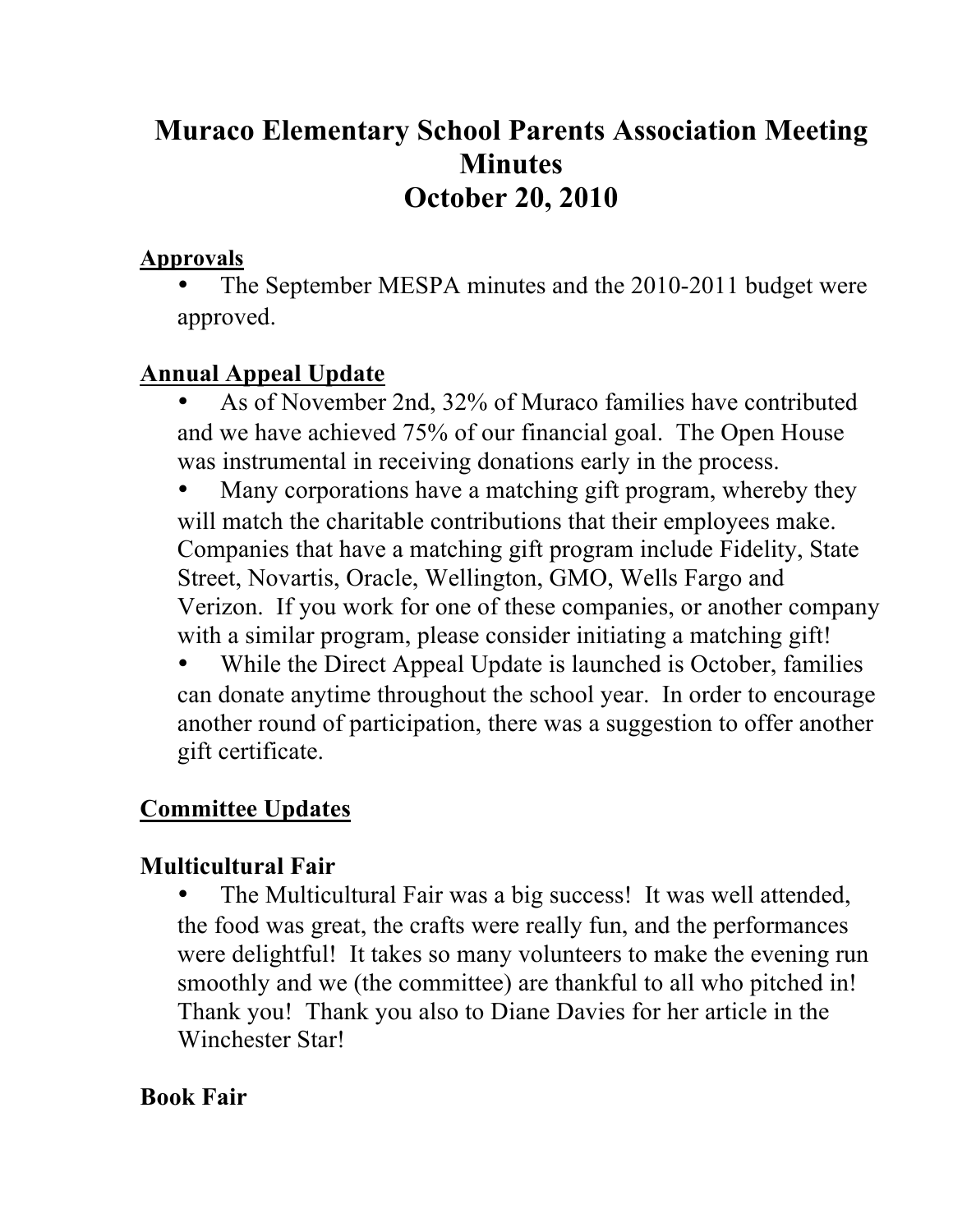• THANK YOU to the Muraco Community for all of your support at this year's book fair. More than \$12,500 was spent in purchases, translating into over \$2,500 in cash profit for our library! Through your tremendous generosity, hundreds of books were purchased for the classrooms from the teacher's wish baskets. Juliana and Jessica will be using the profits to keep the library shelves current to meet the reading interests of our kids. While the majority of this year's profits will be used to update the non-fiction section of the library, the newest titles in fiction were also added!

#### **Community Schools Association -- School-wide Enrichment Program**

• Every year the CSA (Community Schools Association) brings a Fall program to all the elementary schools in town. (Last year it was Mr. and Mrs. Fish.) This year the program will be a global performance called World of Wonder by Leland Faulkner. "Mr. Faulkner combines Japanese art forms, shadow theater, illusion, improvisation, mime, and international folk tales with original special effects to produce an imaginative performance. Faulkner provides creative, mesmerizing presentations that encourage audiences to walk away with visions of their own. His program has garnered international acclaim for the past 20 years." The performance is scheduled for Thursday, November 4. It promises to be a memorable show!

#### **Authorfest**

• Authorfest is scheduled for Thursday, April 14, 2011. More news to come!

#### **Publicity**

• Attention Committee Chairs! Muraco's Multicultural Fair was recently featured in the Winchester Star, the Daily News Chronicle, Patch.com and WinCentral.com. Please submit any photos you may have taken at an event or happening at school (including field trips and enrichment programs) for possible submission to these news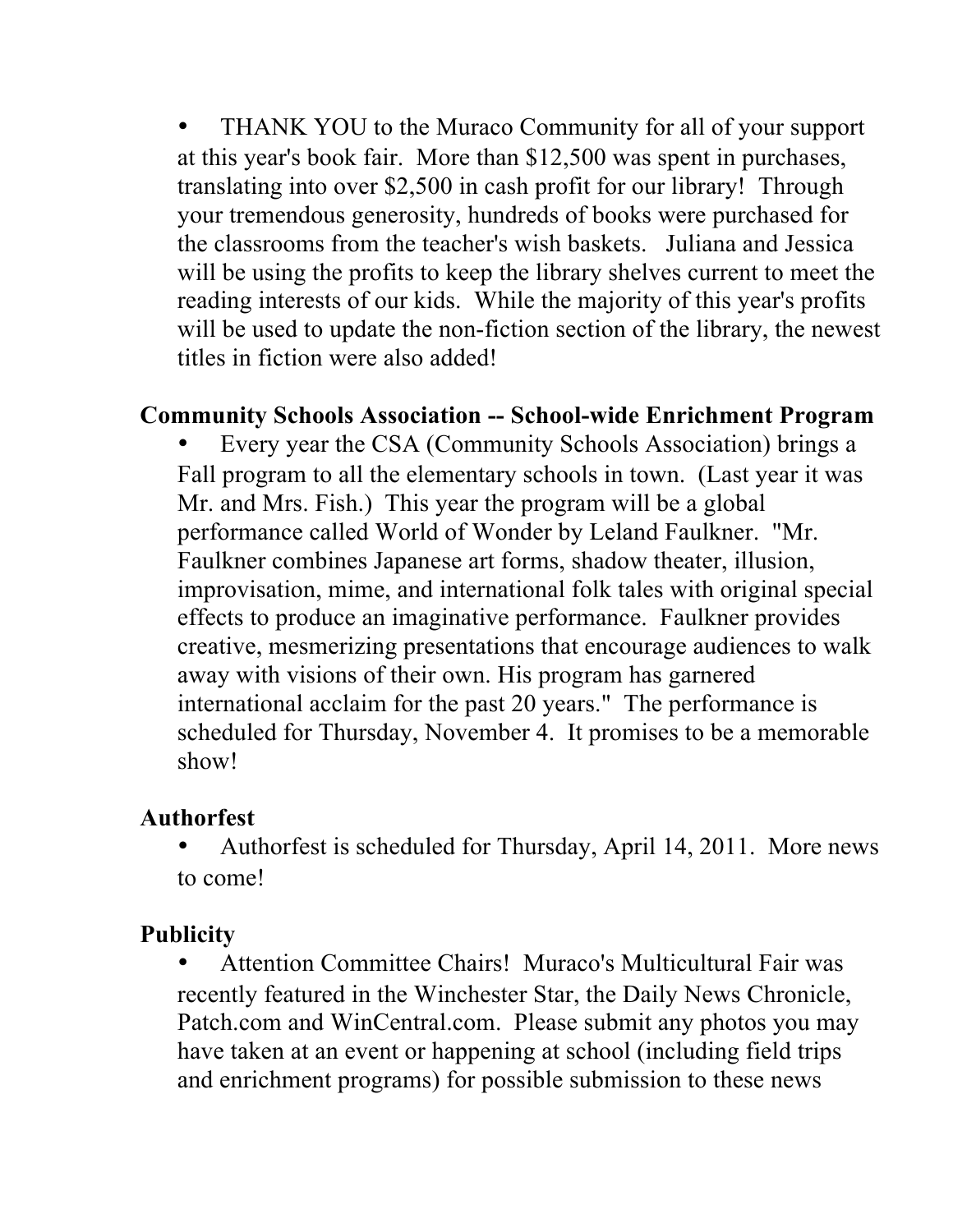venues. We would like for the town to see more about our fabulous school! Contact: Diane Davies at dd1212@verizon.net.

### **Grants**

• Jodi Cranston will be meeting with Principal Kirby on the 21st to coordinate a plan for finding and applying for grants.

## **Enrichment**

• Thank you to all the parents who are volunteering their time to help out with Enrichment! The Enrichment team had their kickoff meeting and the enrichment committee member for each grade has been having discussions with the teacher(s) and are busy organizing an exciting year for the kids! Watch for an email coming your way in the next week or so with specific details about the enrichment programs your child will be experiencing this year!

## **Winchester Coalition For A Safer Community (WCSC) Update** (Submitted by Sue Kim and Christa Russo)

• *Bullying Concept Mapping -Phase II*: The Coalition encourages all parents to go online and Sort & Rate.

(http://www.conceptsystemsglobal.com/winchestersafe/sort/rate) Increased participation from all members of the community is critical.

• *Adolescent Anxiety and Stress Issues* are on the rise at all age levels with increases in sleep & eating disorders, intentional self injury behavior, hospitalization. This trend has been increasing in town (and across the US) and needs to be addressed by all groups in our community. Latest Youth Risk Behavior Survey reveals 1 in 5 students in H.S. with intentional self injury behavior. Much work needs to be done on all fronts.

o "Road To Nowhere" recommended as a powerful film to bring to Winchester community.

o On a broader scale, we discussed the importance of teaching kids management and coping skills to deal with stress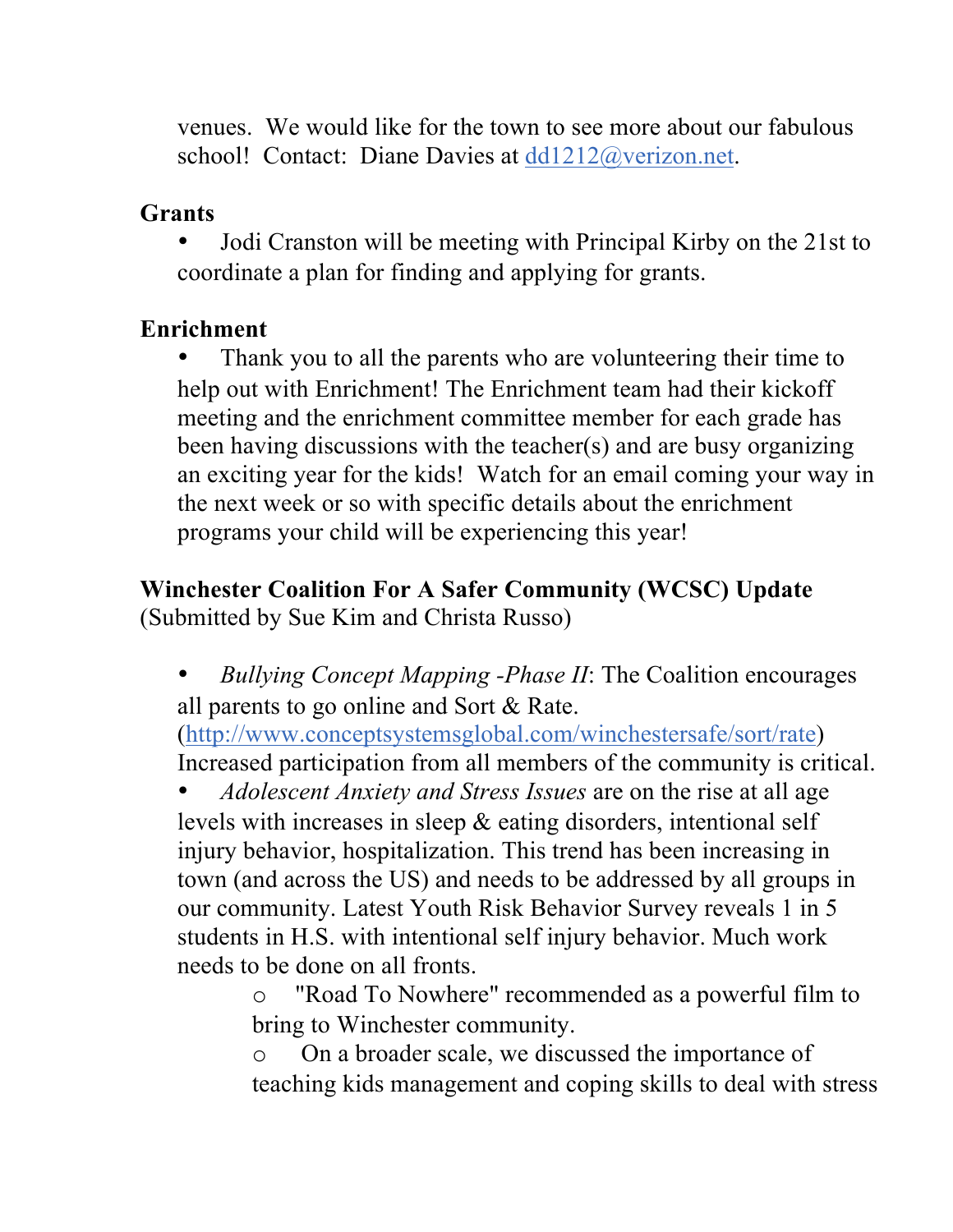and the importance of changing the culture in which school, sports, extracurricular activities are all increasing their commitment levels of time and stress, etc.

• *High School Update* - Parent Conversations have been helpful with good discussions regarding the handling of "bullying/hurtful" behavior that arises. The Coalition discussed the importance of multiple entry points for students and parents to seek help, advice, report incidents, etc. Sometimes parents/students are reluctant to speak directly with administrators/faculty.

• *McCall Update* - No Child Left Behind (NCLB) 3 year plan will focus on bullying intervention plan. McCall Parent Conversations continue to be successful, with discussions re: transition issues, study skills, etc. Coalition discussed the continued problem of the Skate Park (not a part of McCall, but has a direct impact due to its location). Problems with drug dealers, risky behavior. The Police are aware of it and have worked toward prevention, but there aren't enough man hours. This is a Town safety problem that needs to be addressed.

• *WCSC Needs Funding!* The 10 year federal grant that the Coalition received has expired. It was originally given with the understanding that our local community would incorporate this into our town budget. At this time the Selectmen have not added the Coalition as a Warrant Article for Town Meeting to vote on. Please come to the next Board of Selectmen Meeting to advocate for the crucial need to further its work.

#### **School Committee Liaisons Update**

(Submitted by Chris Nixon and Christa Russo)

- Last month the WEA (teachers' union) ratified and the SC approved a new 3-year agreement, which provides for a wage increase of less than 4% over three years, and also includes two significant agreements on the part of teachers regarding health care.
- The Capital Planning Committee [CPC] voted its priorities last week. CPC decided to fund the WHS feasibility study, so voters will not be seeing this as an override question. This is an important vote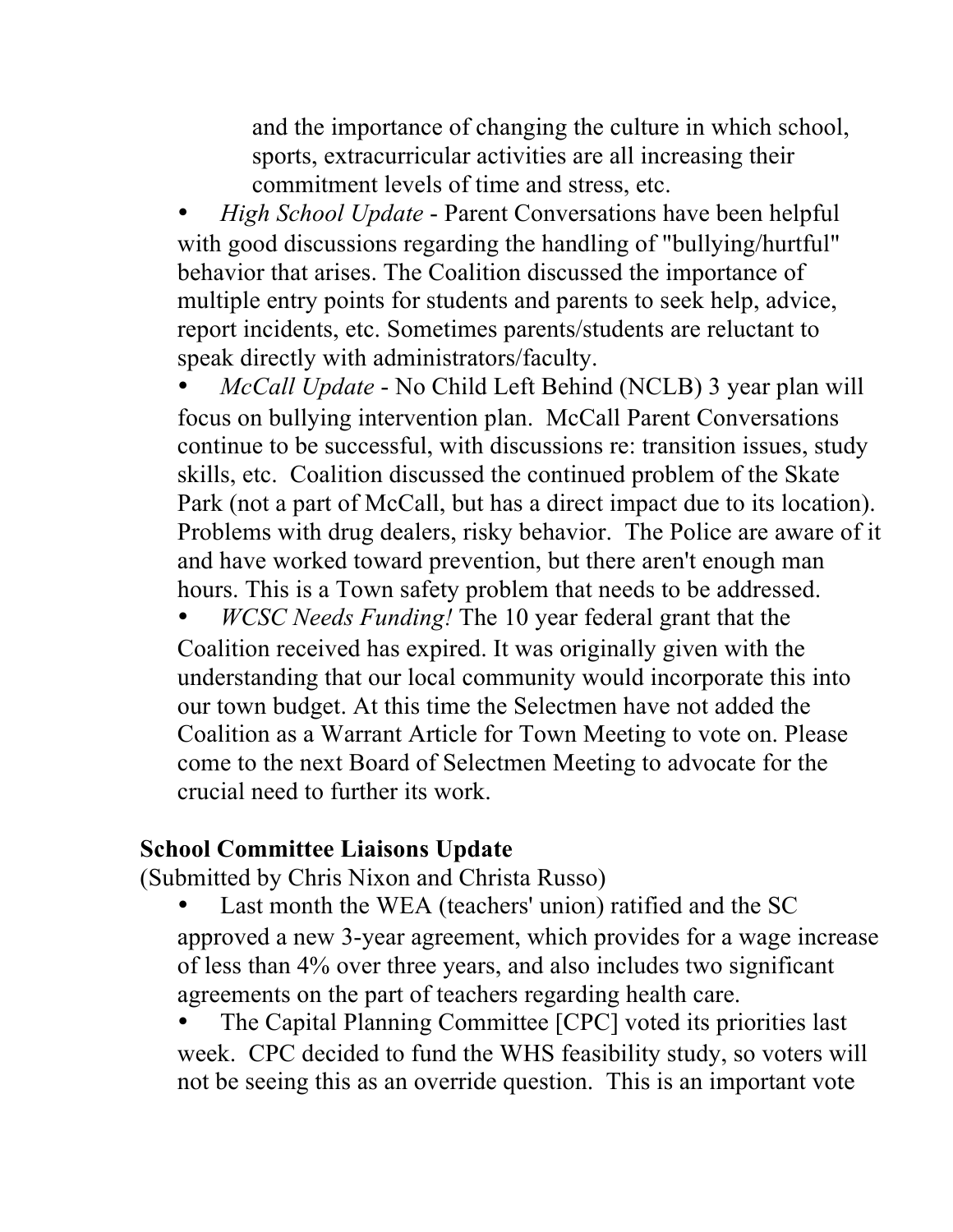on their part, as it shows to the Massachusetts School Building Authority [MSBA] the Town's commitment to funding this first and crucial step in the rethinking, reinvention, and potentially reconstruction/renovation of WHS.

• *Vinson-Owen*: The plan is for the current school-- in poor physical condition and years older than Muraco -- to be demolished and replaced by a new energy-efficient facility that can accommodate 420 students with the capacity to expand to 480. An increased enrollment capacity at a new V-O will permit the School Committee to redistrict, alleviating significant and prolonged overcrowding at several of our schools (Muraco is not alone in losing computer labs, reading rooms, music rooms, etc.) and addressing our continued double-digit K-5 enrollment increases. The new V-O's Schematic Design package was submitted to the MSBA last week for review. Note: The Superintendent has made all V-O design and planning documents available online. For anyone interested, please visit: http://mail.winchester.k12.ma.us/~wps/vo%20documents/vo. The final budget numbers are being developed and vetted by the Education Facilities Planning & Building Committee [EFPBC] this week. The MSBA Executive Board is expected to approve the V-O project on November 17. After an affirmative vote by the MSBA, Winchester has 120 days to show a funding commitment.

• *V-O Funding*: The Board of Selectmen voted earlier this month to put forward a debt exclusion override to Winchester voters on Tuesday, January 11, 2011. The warrant article for the new Vinson-Owen School will be presented to Town Meeting members at Fall Town Meeting, which opens on Thursday, November 4th at the WHS auditorium at 7PM. Seating is available for members of the public who are interested in attending.

• *Redistricting*: This will be a public and transparent process, though it has not yet begun. Look for more information as we approach the January override vote. The goal is for redistricting to be complete by summer 2013, as this corresponds to the opening and occupancy schedule for the new V-O.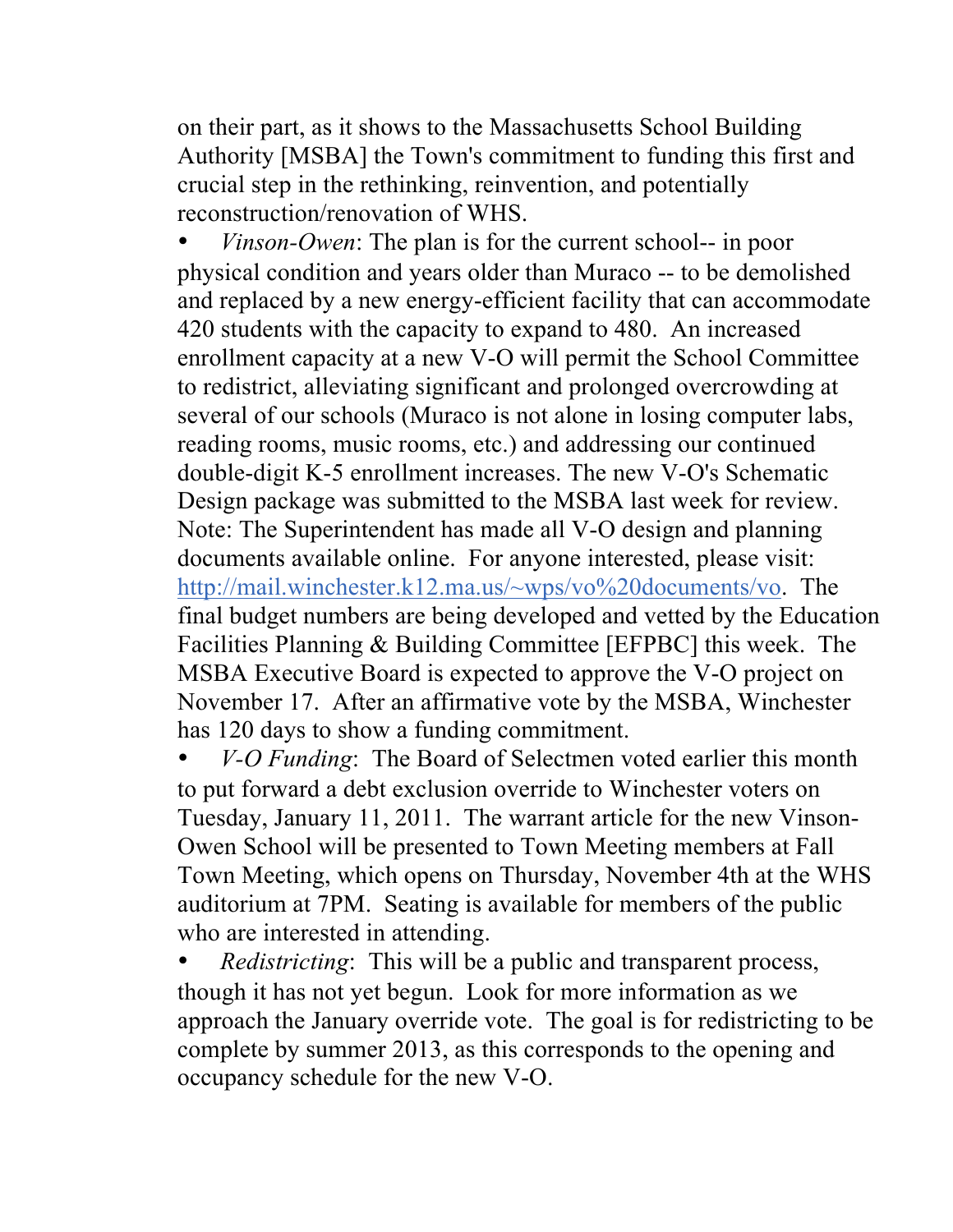• *Town budget*: This month the Board of Selectmen asked the School Committee to consider funding a portion of the Town's deficit. Given that the SC's total funding came in slightly higher than expected, the SC unanimously agreed to contribute \$111,212 towards the Town's financial obligations.

#### **Discussions**

• Classroom DEAR Libraries - There was a discussion about the classroom libraries. Each classroom has a library of books that are comprised of books primarily owned by the individual teachers. These libraries are supplemented by books donated to the school through the Book Fair and Scholastic book sales. In addition, the teachers also supplement their classroom libraries with books from the Guided Reading library that is available to all of the teachers in the building. The books in the classroom libraries are used by the students during free time and DEAR (Drop Everything and Read). A question was raised as to whether newer teachers' classroom libraries are as extensive as the libraries of veteran teachers. There were several suggestions as to ways to supplement the existing DEAR libraries: donations from the community, additional ordering from Scholastic (the bonus points go straight to the classroom) and direct specific donations from MESPA. Whereas some favored direct purchase of books by MESPA, others raised questions as to which books MESPA might purchase, which classrooms needed books the most, the equity of MESPA giving to new teachers and not veteran teachers, how much MESPA would designate to the purchase of books and to whether MESPA funds might be more effectively spent on other materials. During the discussion, parents pointed out that children may go to the Muraco library and take-out books for DEAR time and that children may also bring in books from home for DEAR. Principal Kirby stated that she would ask the classroom teachers to make specific lists of books that are desired in the classrooms. After discussion, there was a motion to suspend the discussion and revisit the topic at the November MESPA meeting, when the teacher's lists will be available. The motion was approved.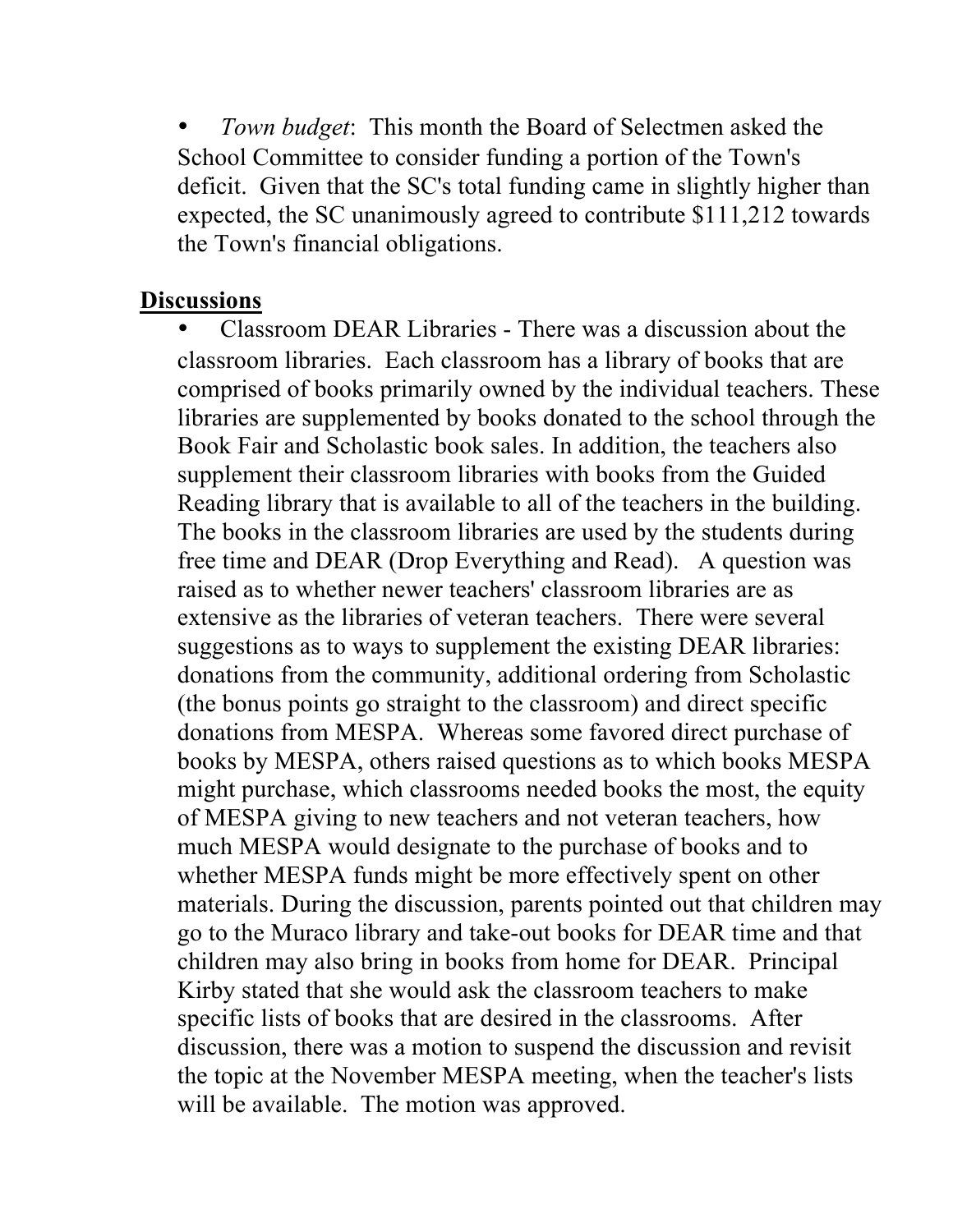There was a distinction made between MESPA providing books for new teachers and offering a welcoming gesture for new teachers. There was a motion to start a new MESPA policy of officially providing a welcome gesture (specifics to be determined) to new teachers, as opposed to a specific monetary amount. The motion was debated and subsequently approved.

#### **Guest Speaker - Perrin Tellock**

• Muraco's psychologist, Perrin Tellock, was the guest speaker and talked about understanding the differences between bullying and normal social conduct. The goal is to prevent bullyin**g from occurring and to make su**re that kids feel safe and comfortable, a prerequisite for learning. Bullying can make students feel unsafe and disrupts the learning process.

• Historically bullying was thought to include a physical altercation, but verbal bullying is just as effective and harmful. Bullying can occur between anyone - boys/boys, girls/girls, girls/boys. Physical bullying tends to occur more with boys but verbal/non-verbal bullying can be occur with both boys and girls. In fact, bullying does not need to be verbal; it could be a raised eyebrow regarding someone's appearance. However, a simple disagreement between two students, where there is no power imbalance, is not bullying.

The key characteristics of bullying are that it is targeted, repeated behavior that is aimed toward a specific child. It is intentional, constant, and takes power away from another child so that they feel afraid to speak up. Often normal social aggression is reflective of bad manners and can be a gateway for bullying if not kept in check. However, bullying is clearly identifiable if it is targeted, repeated, and aimed at a specific student.

Examples of bullying and bad manners are everywhere - brothers, sisters, parents, friends, and even teachers (according to feedback from current students). To combat this, the community needs to engage in "climate change." Kids are looking to adults to understand